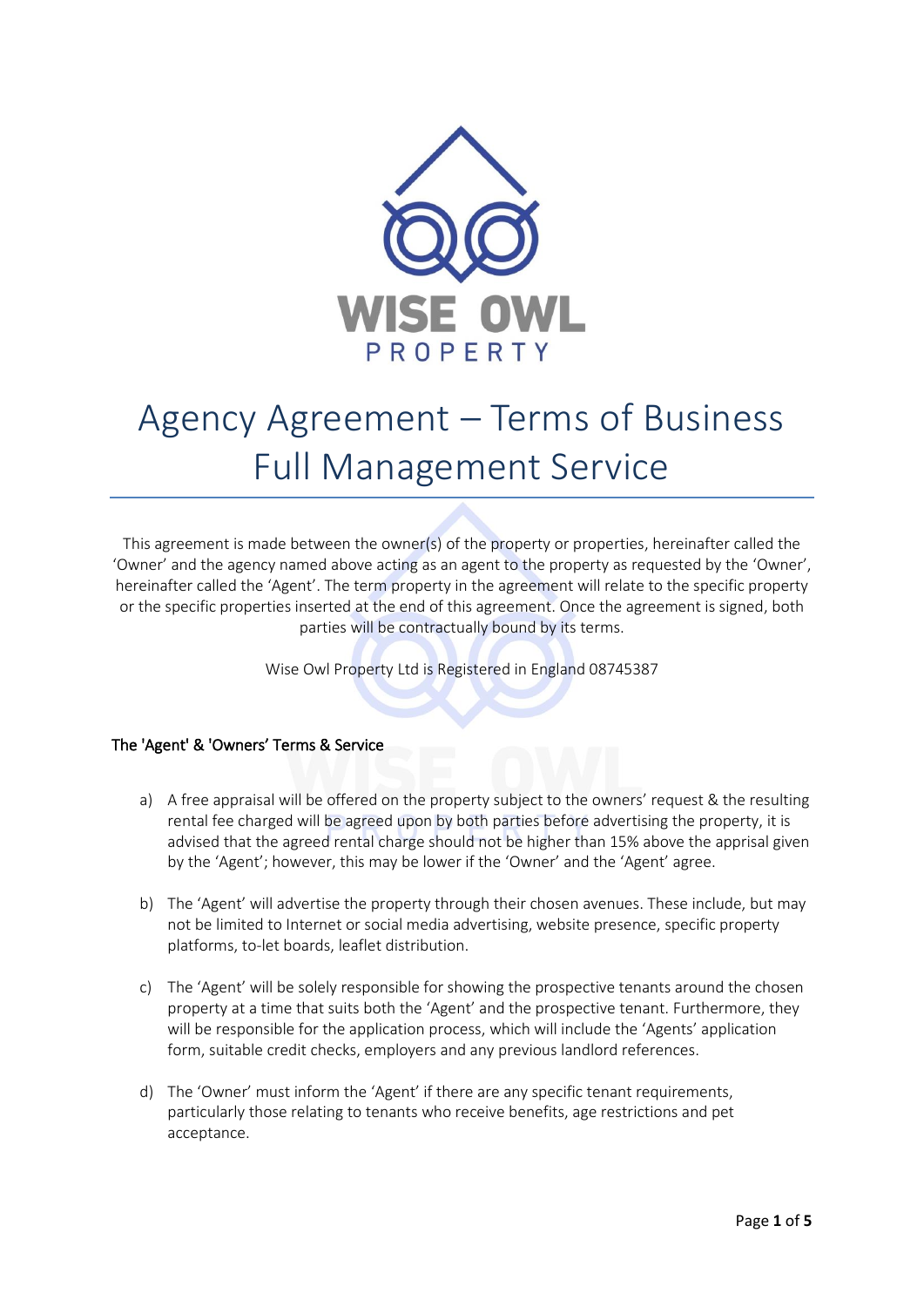- e) The 'Agent' will, upon confirmation of a successful tenancy application, inform the 'Owner' and produce a suitable tenancy agreement in accordance with the current law which will be kept on file at the 'Agents' office. All Tenancy agreements will be issued on a six-month basis (fixed term) and thereafter on a 12 or 24-month agreement. All fees relating to additional agreements are explained in the 'FEES' section. It is the 'Owners' responsibility to inform the 'Agent' if a rolling contract is to be applied; otherwise, an additional agreement will be put in place if the tenant agrees.
- f) The 'Agent' can produce an inventory and schedule of condition report if requested by the 'Owner', this will incur an additional charge (see Fees) and would be cross-referenced upon the check-out as part of the fee. We urge landlords to have these carried out as they can be a valuable tool if a claim against a deposit is needed at the end of a tenancy.
- g) The 'Agent' will gather meter readings upon check-in and check out unless smart meters are installed at the property. Any utility dealing must be dealt with by the landlord unless agreed otherwise. The 'Agent' will not place, even temporarily, any contract for gas, electric or water in their name.
- h) If there are any specific requirements relating to domestic household pets, then it is the 'Owners' responsibility to inform the 'Agent' otherwise they agree to use the 'Agents' discretion. It is worth noting that we always issue a no smoking and pet free form and any request for pets need to be applied for in writing by the tenants; however, we will not permit smoking upon any request.
- i) The 'Agent' will collect a security deposit (bond) for the property and will organise its transfer to a suitable deposit protection scheme. They will oversee the return of this deposit providing there is no deductible amount due to breach of contract.
- j) The 'Agent' will be responsible for collecting the first month's rent in advance and will continue to collect the rent on-going on behalf of the 'Owner'. The rent will be deposited into a protected client account for the 'Owners' peace of mind. All on-going rent will be paid to the 'Owner' the following month in arrears.
- k) The 'Owner' agrees to pay all invoices sent to them relating to minor works up to the value of £200 in any given month; it is the 'Agents' responsibility to inform the 'Owner' of any such works that total a fee greater than this amount with the exception of an emergency, in which case it is at the 'Agents' discretion.
- l) The 'Agent' will organise and issue a CP12 Gas Safety Inspection Notice within 12-months of the last; this is in accordance with the GAS safety (installations & Use) regulations 1998. It is up to the 'Agent' to keep this certificate current but all fee's relating to the production of the certificate, including any remedial charges, will be the responsibility of the 'Owner.'
- m) If the property does not currently have an EPC or it is expired, then the 'Agent' will organise one without consultation and will be responsible for holding this on file.
- n) If the property does not have a current electrical safety certificate, then the 'Agent' will organise one without consultation and will be responsible for holding this on file.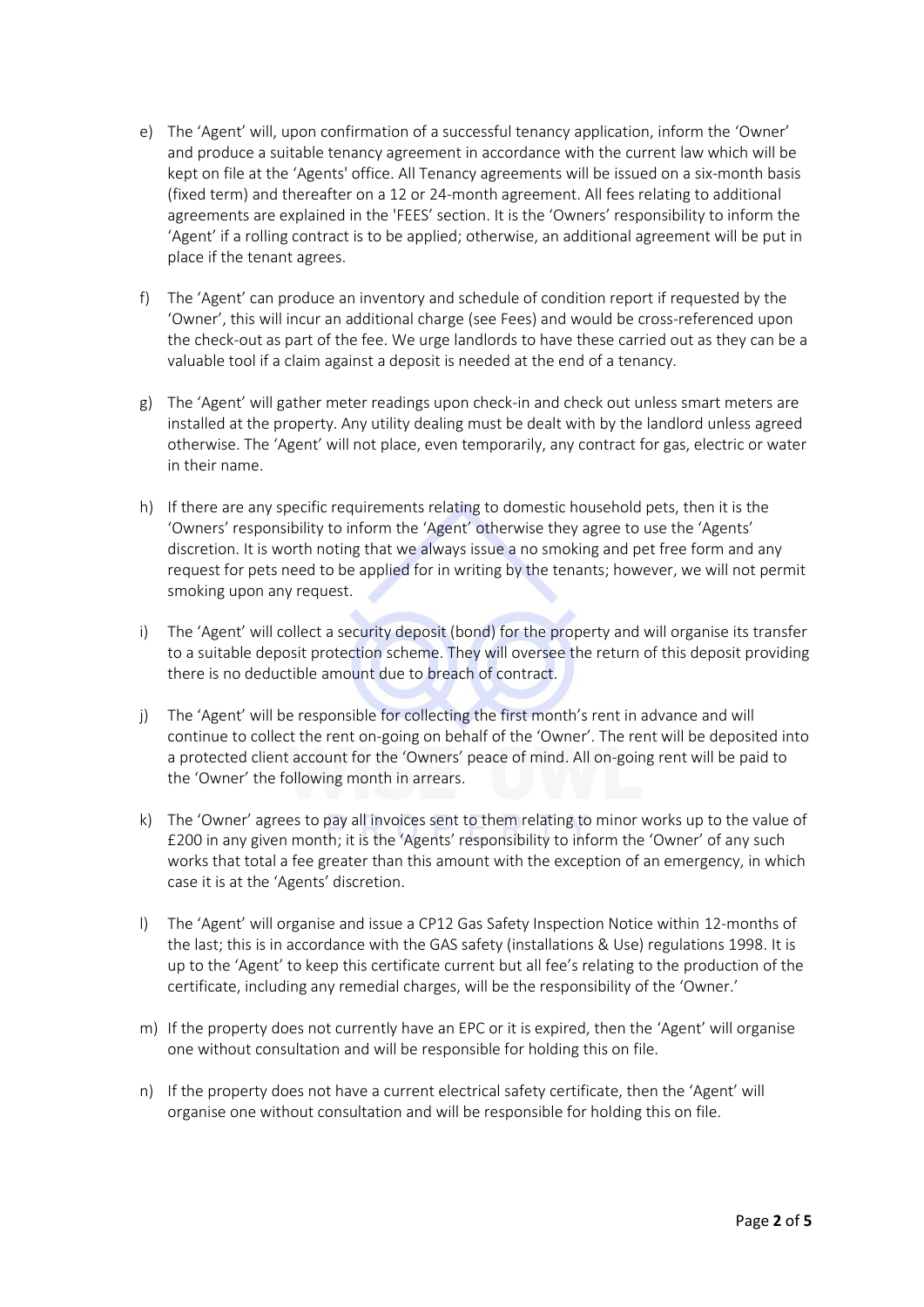- o) The 'Agent can organise an inspection relating to the condition and safety of electric equipment & appliances concerning the Electrical Equipment (Safety) Regulations 1994; the 'Owner' is responsible for all costs involved in the production of the certificate and any remedial work required. The 'Agent' will advise and visually check the condition where appropriate.
- p) The 'Agent' will inspect and produce a brief internal report on the property within 12-weeks of the commencement of a tenancy thereafter on a 26-52 week period depending on the results of the initial inspection, it is at the 'Agents' discretion on the duration of any such visits, but they will adhere to the maximum 52-week inspection as a minimum.
- q) The 'Agent' will issue a schedule of works to all tenants that they feel have not stayed within the confines of their tenancy agreement with regards to the condition of the property, all such works will incur a timeframe that must be adhered to, any such failure will be discussed with the 'Owners', and a suitable outcome will be reached and actioned as part of the agreement.
- r) The 'Agent' will take the appropriate initial action in the event of rental arrears or any other breach of condition of the agreement in an effort to remedy the situation. Where such arrears or breach persists, they will inform the 'Owner' who will be responsible for making the decision for any further action and will accept the costs involved.
- s) The 'Agent' is responsible for liaising with the tenant on a routine basis, arranging renewals of contracts, check-outs & re-advertising if necessary.
- t) The 'Owner' accepts the notice of cancellation terms of two months after the next rental payment due date. The notice term is servable by both parties and must be adhered to in all instances by the 'Owner' & 'Agent' with the exception of a severe breach of contract or mutual agreement.
- u) If a mortgage exists on the property, then it is the 'Owners' responsibility to seek permission from the lenders to use the dwelling as a let property. In the case of a leasehold, it is again the 'owners' responsibility to seek permission.
- v) It is the 'Owners' responsibility to have in place all such insurances, particularly those relating to the building.
- w) The 'Agent' will, free of charge, make periodic visits to the property, entering each time and ensuring the structural condition is sound. They will upon initial entry, isolate and decommission the cold water supply & gas supply that serve the building from its internal isolation point (seasonal). These inspections will be carried out while the property is unoccupied.
- x) The Agent will perform all checks relating to 'Right to Rent' in the UK, and all appropriate documentation will be obtained.
- y) The Agent will adhere to all current regulations on starting and running a tenancy.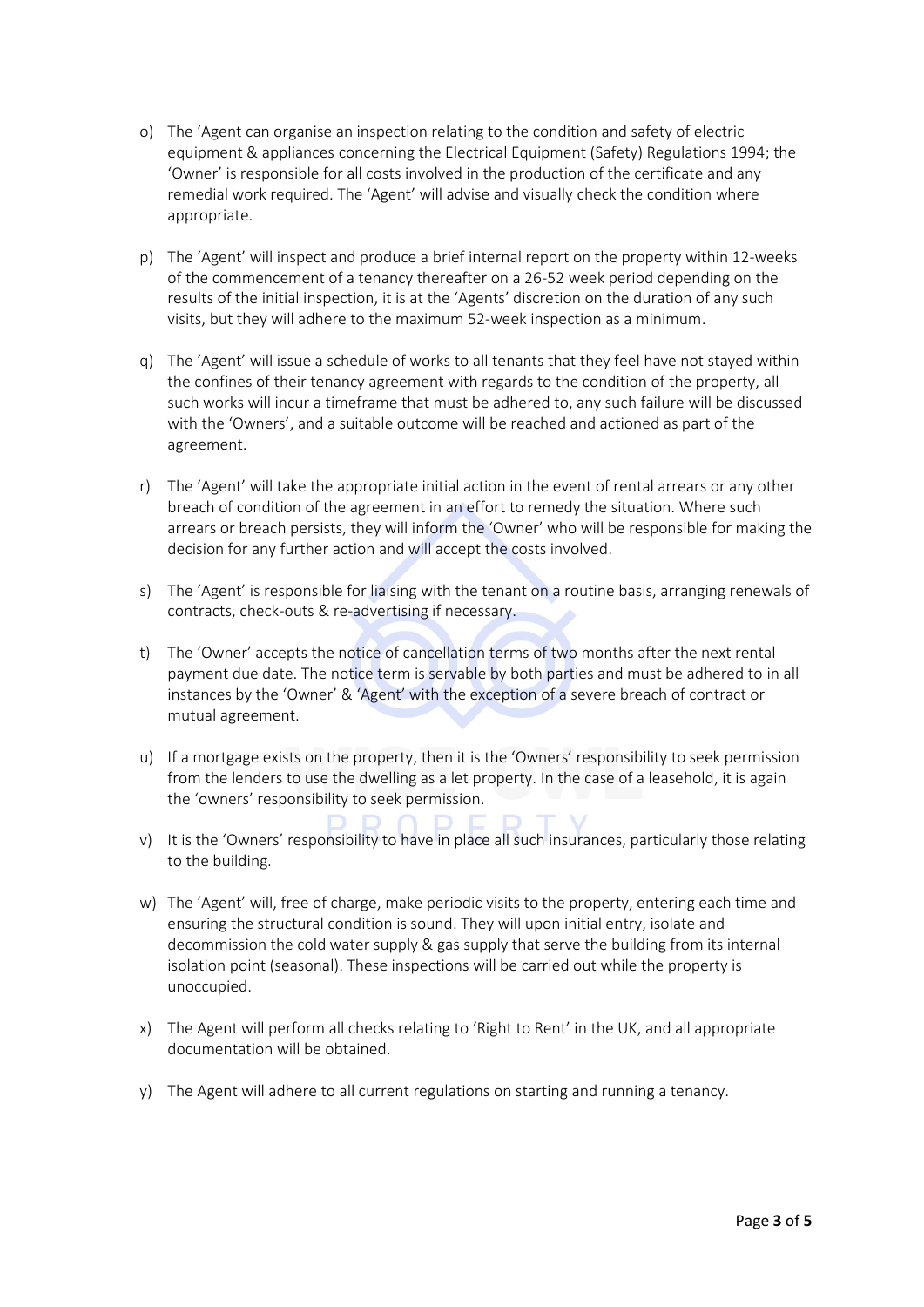#### Notes:

- 1. All instances where it is the 'Owners' responsibility to inform the 'Agent' relate to the 'owner' informing the 'Agent' in writing. Note that emails are an acceptable form but will only come into effect when a reply is issued or confirmation of 'read' is acknowledged.
- 2. The 'Agent' is by no means responsible for the make-up of any rental shortage or in the case of no rent being received is by no means responsible for the rent.
- 3. The 'Agent', although steps will be taken, is by no means responsible for the condition of the property, particularly that relating to damage or misuse.
- 4. Where the owner is a resident of the UK income tax on rental property is entirely the 'Owners' responsibility. However, where the 'Owner' is deemed to be a resident overseas unless an exception or prior arrangements have been arranged, the 'Agent' must deduct the appropriate tax and forward the same to the Inland Revenue.
- 5. Insurance policies are recommended to the 'Owner.'
- 6. All fees relating to management are on a monthly basis.
- 7. Wise Owl Property does not currently charge VAT on their fees;

#### **FEES**

- a) Wise Owl Property DO NOT have a "set up fee". However, we will ask for  $\frac{1}{2}$  of the tenant find fee up-front to advertise the property when we take management for the first time. This is non-refundable.
- b) A tenant find fee of £169.99 for HMO's and £279.99 for single let properties is applicable for each tenancy; however, this will not be applied more than once in any 12-month period (6-months for HMO's).
- c) Full Management fee equates to 12% of the rental income for single let & 15% for HMO properties (subject to a minimum rental charge of £400), this fee is on a NO LET NO FEE BASIS.
- d) Where the rental income is less than £400 a minimum fee of £48 will be charged
- e) If for any reason the tenant stops paying their rent, then our charge does not apply. Any rent received will have the management fee percentage deducted before the balance is passed.
- f) Renewal of an existing tenancy agreement will be charged at £169.99; alternatives are available as set out in section (e) of The 'Agent' & 'Owners' Terms & Service.
- g) We strongly advise the preparation of an inventory. We can arrange this along with a schedule of condition; this will help to avoid any discrepancies that someone may have at the end of a tenancy and will help in your case for a request for monies from the security deposit (bond). Without such safeguards, it is impossible to prove any damage to the property, loss of goods and or excessive detrition of the goods or property. our fee for arranging an inventory is £169.99 (1-2) bedrooms and £20/bedroom thereafter. HMO room inventories are charged at £49.99